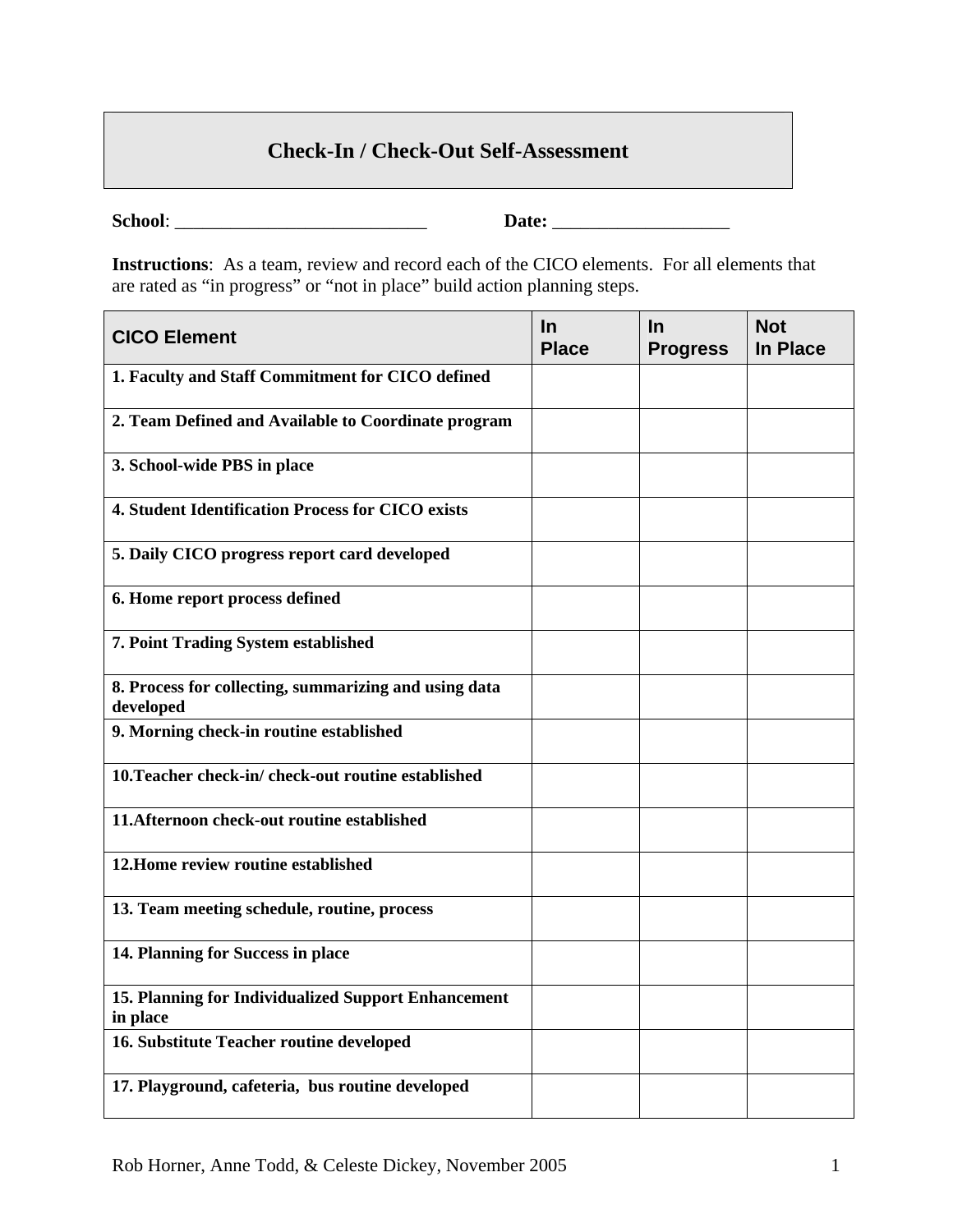| <b>Activity</b>                                     | <b>Activity Task Analysis</b> | Who | When |
|-----------------------------------------------------|-------------------------------|-----|------|
|                                                     | a.                            |     |      |
|                                                     | $\overline{b}$ .              |     |      |
| <b>Faculty and Staff</b><br>Commitment<br>$\bullet$ | c.                            |     |      |
|                                                     | $\overline{d}$ .              |     |      |
|                                                     | е.                            |     |      |
|                                                     | a.                            |     |      |
|                                                     | b.                            |     |      |
| <b>Establish Team</b><br>$\bullet$                  | c.                            |     |      |
|                                                     | $\overline{d}$ .              |     |      |
|                                                     | е.                            |     |      |
|                                                     | a.                            |     |      |
|                                                     | b.                            |     |      |
| <b>School-wide PBS</b><br>$\bullet$<br>in place     | c.                            |     |      |
|                                                     | $\overline{d}$ .              |     |      |
|                                                     | e.                            |     |      |

## **Action Plan for Completion of Start-Up Activities**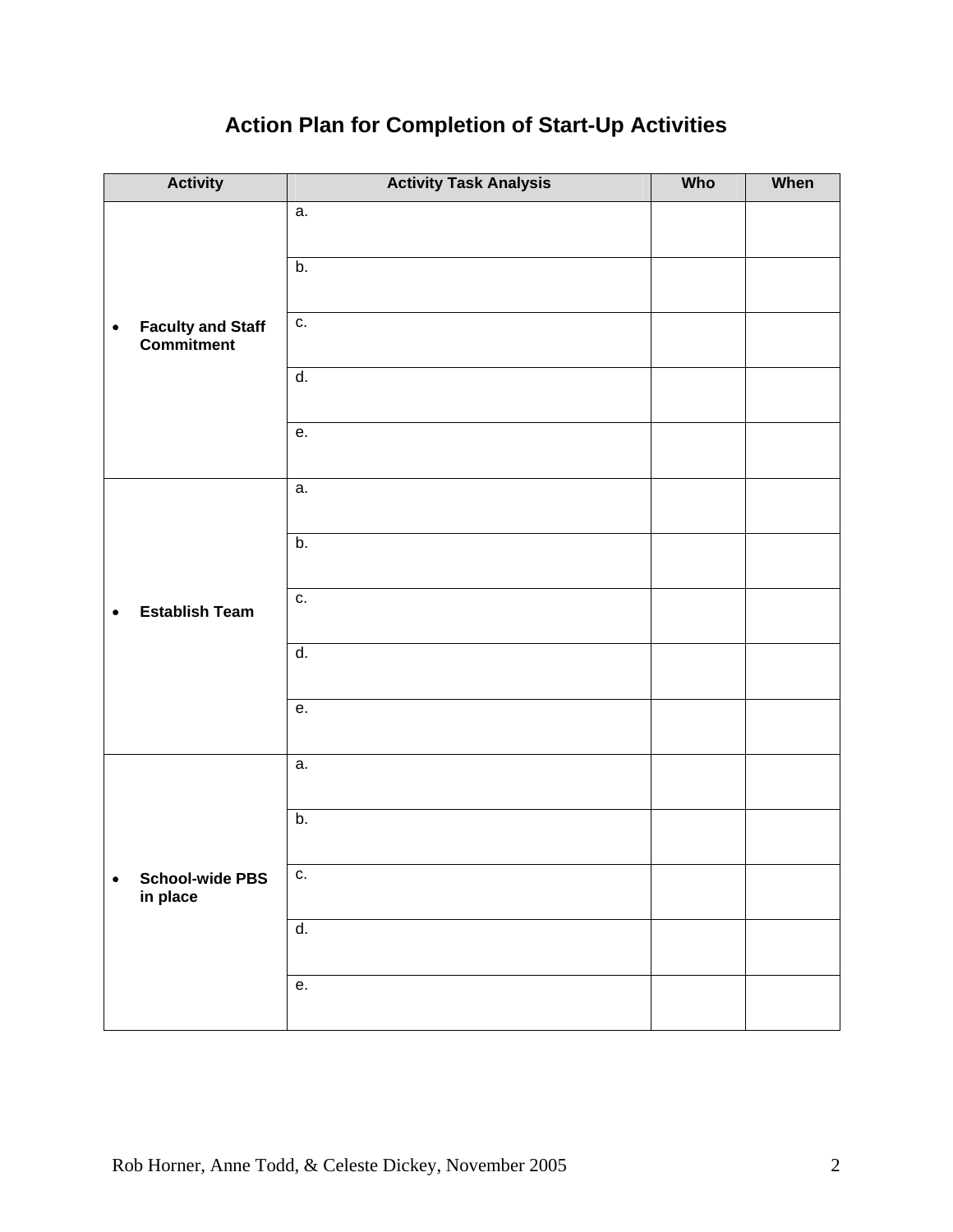| <b>Activity</b>                                                                 | <b>Activity Task Analysis</b> | <b>Who</b> | When |
|---------------------------------------------------------------------------------|-------------------------------|------------|------|
|                                                                                 | a.                            |            |      |
|                                                                                 | b.                            |            |      |
| <b>Student</b><br>$\bullet$<br><b>Identification</b><br><b>Process in Place</b> | c.                            |            |      |
|                                                                                 | d.                            |            |      |
|                                                                                 | e.                            |            |      |
|                                                                                 | a.                            |            |      |
| <b>Daily Progress<br/>report defined</b><br>$\bullet$                           | b.                            |            |      |
| <b>Home Report</b><br>Defined<br>$\bullet$                                      | c.                            |            |      |
|                                                                                 | $\overline{d}$ .              |            |      |
|                                                                                 | e.                            |            |      |
|                                                                                 | a.                            |            |      |
|                                                                                 | $\overline{b}$ .              |            |      |
| <b>Point Trading<br/>Systems Defined</b><br>$\bullet$                           | c.                            |            |      |
|                                                                                 | $\overline{d}$ .              |            |      |
|                                                                                 | е.                            |            |      |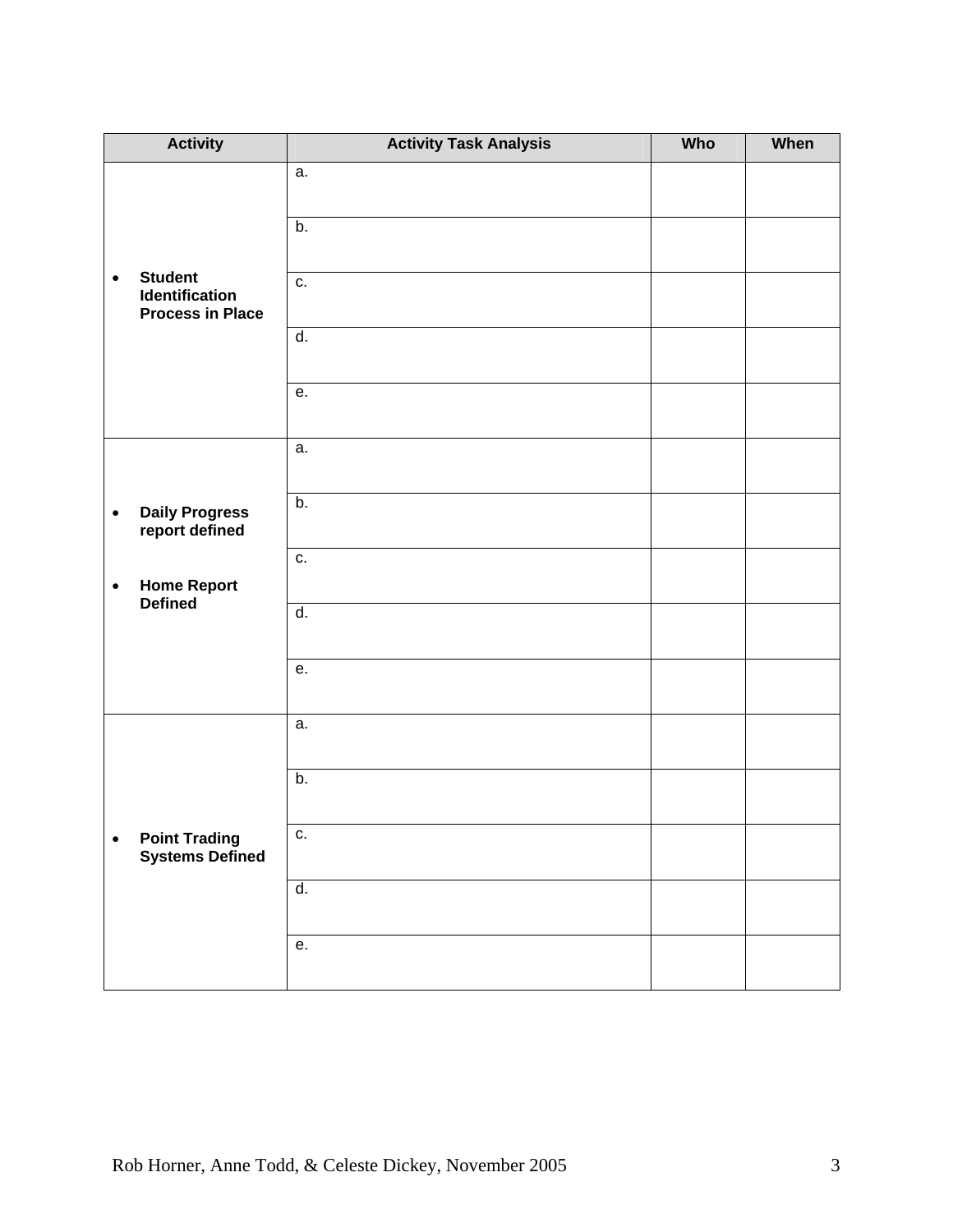|           | <b>Activity</b>                                                                               | <b>Activity Task Analysis</b> | <b>Who</b> | When |
|-----------|-----------------------------------------------------------------------------------------------|-------------------------------|------------|------|
|           | Data Collection,<br>$\bullet$<br><b>Summarization</b><br>and Use for<br>Decision-making       | a.                            |            |      |
|           |                                                                                               | b.                            |            |      |
|           |                                                                                               | c.                            |            |      |
|           | <b>Defined</b>                                                                                | $\overline{d}$ .              |            |      |
|           |                                                                                               | е.                            |            |      |
| $\bullet$ | <b>Morning Check-in</b><br><b>Routine</b>                                                     | a.                            |            |      |
| $\bullet$ | <b>Teacher Check-in</b><br><b>Check-out Routine</b><br><b>Afternoon Check-</b><br>out Routine | $\overline{b}$ .              |            |      |
| $\bullet$ |                                                                                               | c.                            |            |      |
|           |                                                                                               | d.                            |            |      |
| $\bullet$ | <b>Home Review</b><br>Routine                                                                 | e.                            |            |      |
| $\bullet$ | <b>Team Meeting</b><br><b>Schedule</b>                                                        | a.                            |            |      |
|           |                                                                                               | b.                            |            |      |
|           |                                                                                               | c.                            |            |      |
|           |                                                                                               | $\overline{d}$ .              |            |      |
|           |                                                                                               | е.                            |            |      |